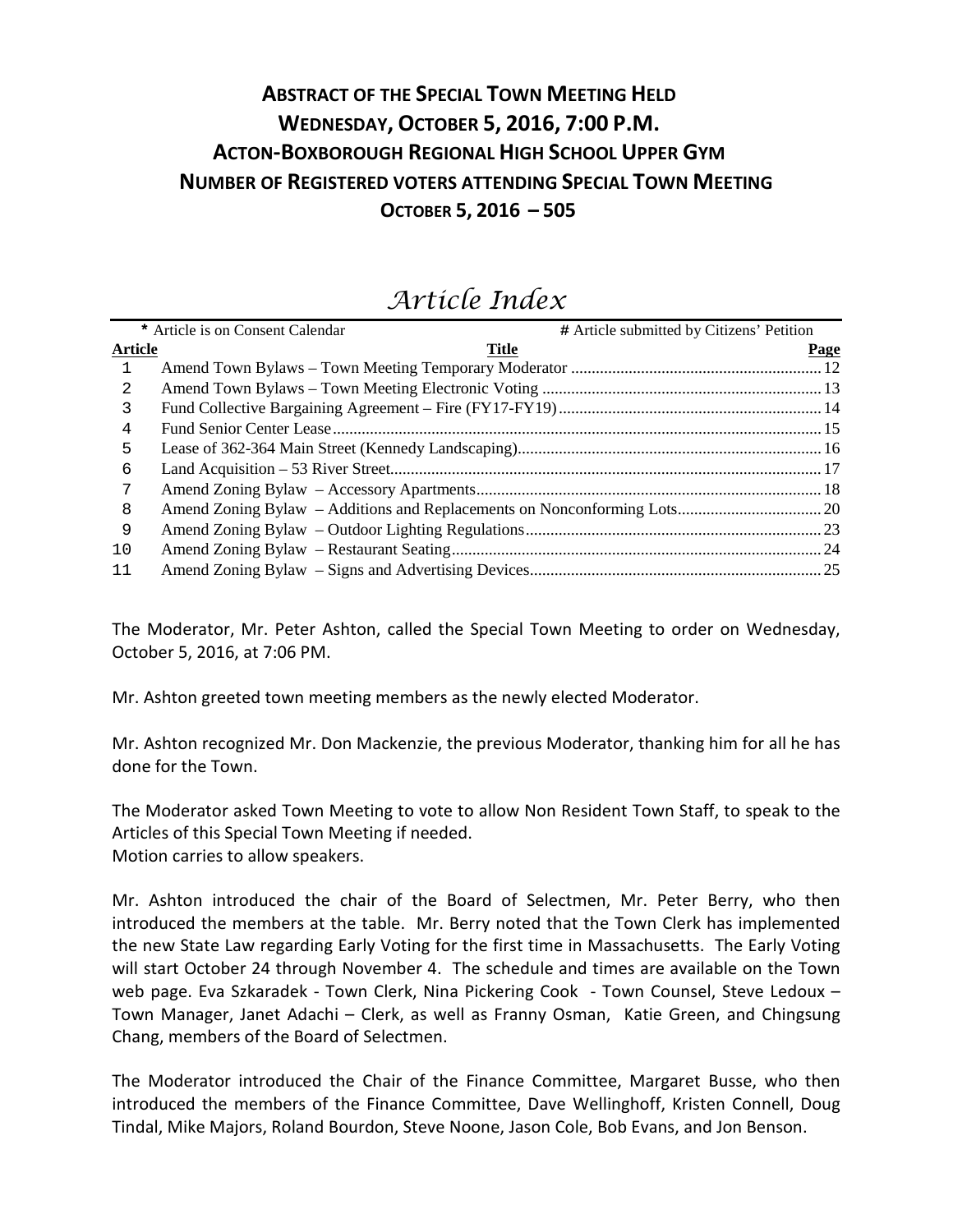# **Article 1 Amend Town Bylaws – Town Meeting Temporary Moderator**

(Majority vote)

To see if the Town will vote to amend Chapter A of the General Bylaws by adding Section 8 as follows:

# **A8. Temporary Moderator**

Town meeting shall elect a temporary moderator to act in the absence of the town moderator elected as stated in Section 2-1 of the Town Charter. For purposes of Section 3-2 of the Town Charter and M.G.L. c. 39, § 14, absence shall mean that the town moderator is unable to attend the town meeting, recuses himself or herself from conducting the proceedings and vote on any article or articles at a town meeting, or is otherwise unable to perform the duties of town moderator for all or part of a town meeting.. The temporary moderator shall serve in such position only for those portions of any town meeting for which the town moderator is absent. The term of the temporary moderator shall be one year from election or until a different temporary moderator is elected by town meeting, whichever occurs sooner.

, or take any other action relative thereto.

**Motion:** Mr. Chang moves that the Town adopt the general bylaw amendments as set forth in the Article.

# **MOTION CARRIES**

# **Article 2 Amend Town Bylaws – Town Meeting Electronic Voting** (Majority vote)

To see if the Town will vote to amend Chapter A of the General Bylaws by adding Section A7 as follows:

# **A7. Method of Voting; Determination by Moderator**

- a. Unless otherwise required by law, bylaw, regional agreement, or similar binding obligation, the Moderator shall determine the method of voting on each article at town meeting, which method may vary from article to article, and which method may include a voice vote, a vote by show of hands or the equivalent, a standing vote, a ballot vote, a vote by electronic technology furnished by the Town for the use of Town Meeting Members (where available), or a vote by other means as authorized by the Moderator and approved by a two-thirds (2/3) vote of the town meeting members present and voting.
- b. If the vote is unanimous, or if the quantum of the vote required by law is discernible by the Moderator based on the voting method utilized under Section A7(a), the Moderator shall declare the result of the vote and the clerk shall record the result of the vote in the records of the town meeting.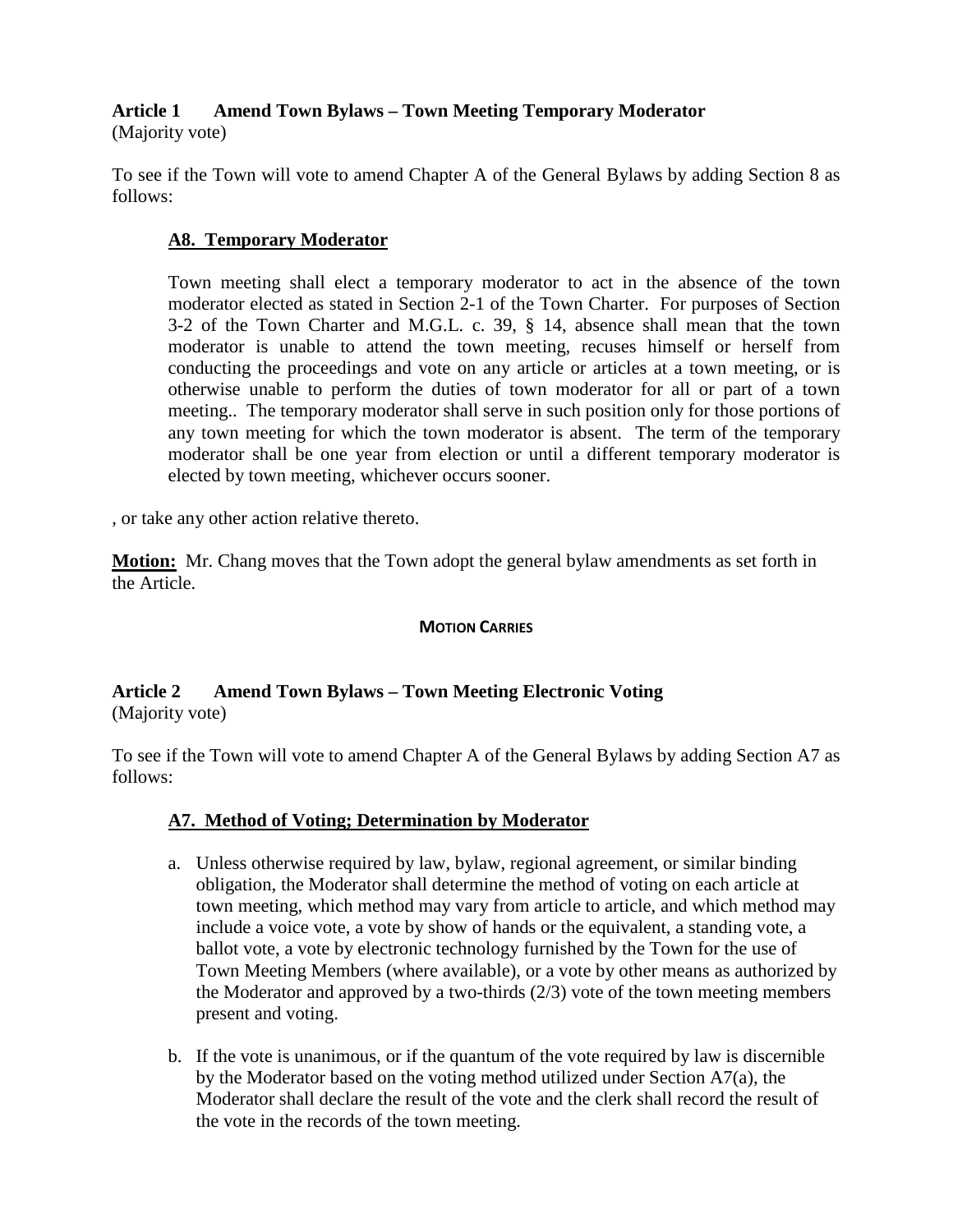- c. If the Moderator cannot discern the result of the vote based on the voting method utilized under Section  $A7(a)$ , or if a count is required under Section A5 where a fourfifths or nine-tenths vote of a town meeting is required by statute, or if a vote declared under Section A7(b) of these bylaws is immediately questioned by seven or more voters, the Moderator shall cause the vote to be counted either by tellers or by such electronic technology, whereupon the Moderator shall declare the result of the vote and the clerk shall record the result of the vote in the records of the town meeting.
- d. Pursuant to Article 114 of the Massachusetts Constitution and to the Massachusetts Equal Rights Law, G.L. c. 93, §103, reasonable accommodation shall be made to ensure that equal voting rights of otherwise qualified handicapped individuals present and voting at town meeting are ensured regardless of the method of voting used.

, or take any other action relative thereto.

*[Note: The current General Bylaw Section A5 (Vote counts by Moderator) provides as follows:*

*A5. Vote counts by Moderator*

*If a two-thirds, four-fifths or nine-tenths vote of a town meeting is required by statute, the count shall be taken, and the vote shall be recorded in the records by the clerk; provided, however, if a two-thirds vote of a town meeting is required by statute, the Town has authorized the Moderator not to require a count and the clerk shall record the vote as passed by a two thirds margin; and provided, further, that if the vote is unanimous, a count need not be taken, and the clerk shall record the vote as unanimous. ]*

**Motion:** Mr. Chang moves that the Town adopt the general bylaw amendments as set forth in the Article.

### **MOTION CARRIES**

# **Article 3 Fund Collective Bargaining Agreement – Fire (FY17-FY19)** (Majority vote)

To see if the Town will vote to raise and appropriate, transfer and/or appropriate from available funds and/or ambulance enterprise funds a sum of money necessary to fund the cost items contained in Collective Bargaining Agreement(s) between the Town and its Fire Department personnel union as filed with the Town Clerk, and to adjust the Ambulance Enterprise FY17 Budgeted Revenue, Budgeted Expense and Estimated Fund Balance as voted under Article 16 of the 2016 Annual Town Meeting to account for the allocated ambulance enterprise fund portion thereof, or take any other action relative thereto.

**Motion:** Mr. Berry moves that the Town appropriate \$63,546 to fund the first-year cost items contained in the fiscal year 2017 through 2019 Collective Bargaining Agreement between the Town and the Acton Permanent Firefighters, Local #1904, International Association of Firefighters, AFL-CIO, and to raise such amount, transfer \$50,836 from the fiscal year 2017 Town Operating Budget and transfer \$12,710 from Ambulance Enterprise Fund retained earnings.

#### **MOTION CARRIES**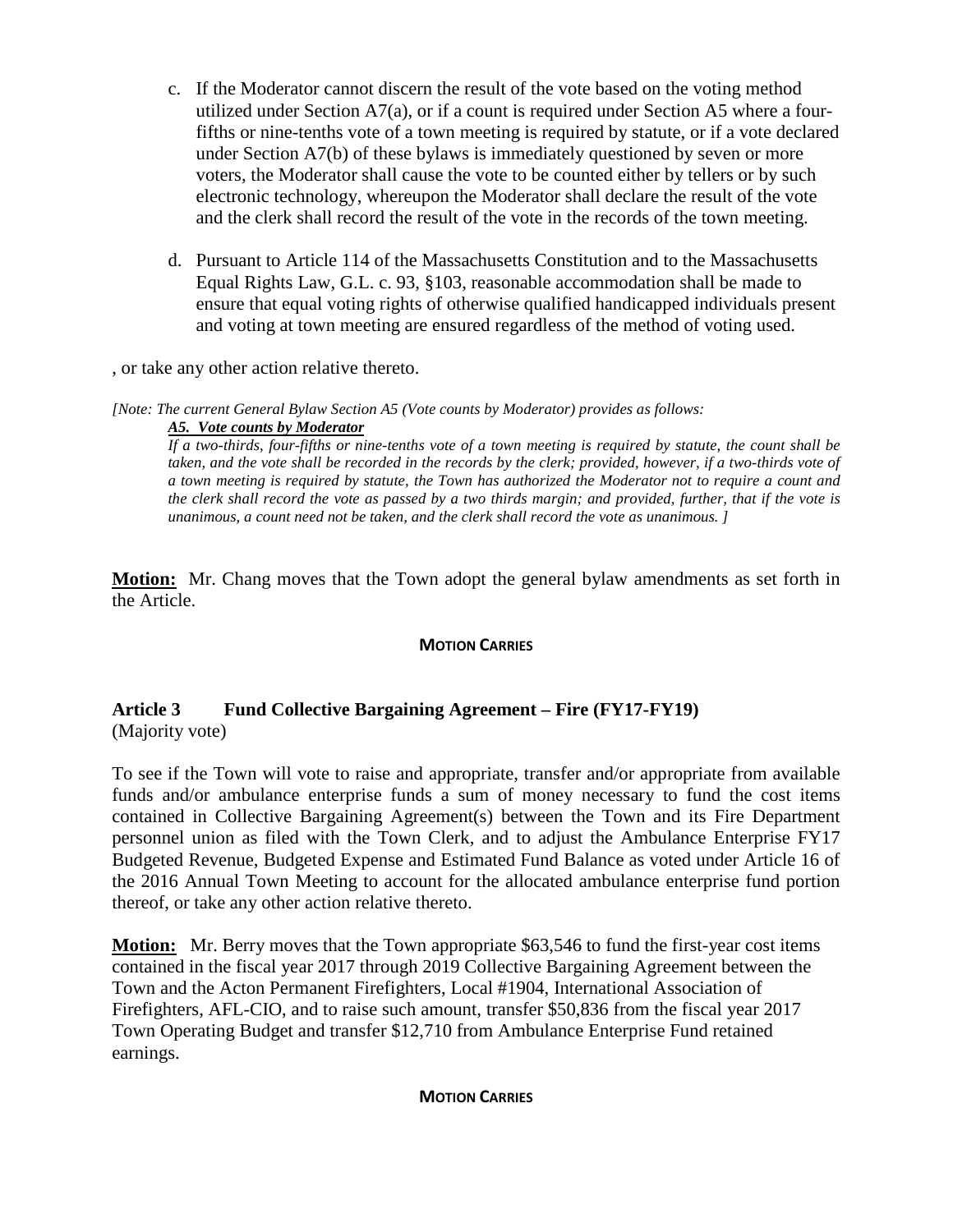### **Article 4 Fund Senior Center Lease**

(Two-thirds vote)

To see if the Town will raise and appropriate, transfer or appropriate from available funds a sum of money to be expended by the Town Manager to fund the first year lease costs, equipment, moving and startup costs, including related incidental costs, pursuant to Article 26 of the 2016 Annual Town Meeting, or take any other action relative thereto.

**Motion:** Ms Osman moves that the Town appropriate \$252,000 to fund the first year lease, equipment, moving, startup and incidental cost items as set forth in the Article, and to raise such amount,

\$100,000 be transferred from the Concord Mews Gift Account,

\$ 77,000 be transferred from the Audubon Hill Gift Account and

\$ 75,000 be transferred from Free Cash.

#### **MOTION CARRIES**

#### **Declared 2/3 by Moderator\***

Town of Acton has accepted MGL CH 39 Sec 15 at its Annual Town Meeting April 2001, Article 43 and the amended Bylaw 5A was approved by the Attorney General on Aug. 6, 2001. (The Town Meeting Moderator is not required to count a 2/3 required vote.)

# **Article 5 Lease of 362-364 Main Street (Kennedy Landscaping)**

(Two-thirds vote)

To see if the Town will vote to transfer to and authorize the Board of Selectmen to enter into a lease for landscaping and nursery purposes on such terms and conditions as the Selectmen may determine, and ratify a lease assumed by the Town at the time of acquisition, of the premises located at 362-364 Main Street (the "Premises"), containing approximately 2.2291 $\pm$  acres, consisting of parcels 32 and 33 on Acton Assessor's Map F3, shown as "Lot 3" and "Parcel C" on the plan entitled "Plan of Land in Acton, Massachusetts (Middlesex County)" dated December 3, 2015 and prepared by Stamski and McNary, Inc. recorded in the Middlesex South Registry of Deeds as Plan Number 78 of 2016, or take any other action relative thereto.

**Motion:** Ms Green moves that the Town transfer to and authorize the Board of Selectmen to enter into a lease of the Premises set forth in the article for landscaping and nursery purposes, and to ratify a lease of the Premises assumed by the Town at the time of acquisition, all on such terms and conditions as the Selectmen may determine.

# **MOTION CARRIES Declared 2/3 by Moderator\***

Town of Acton has accepted MGL CH 39 Sec 15 at its Annual Town Meeting April 2001, Article 43 and the amended Bylaw 5A was approved by the Attorney General on Aug. 6, 2001. (The Town Meeting Moderator is not required to count a 2/3 required vote.)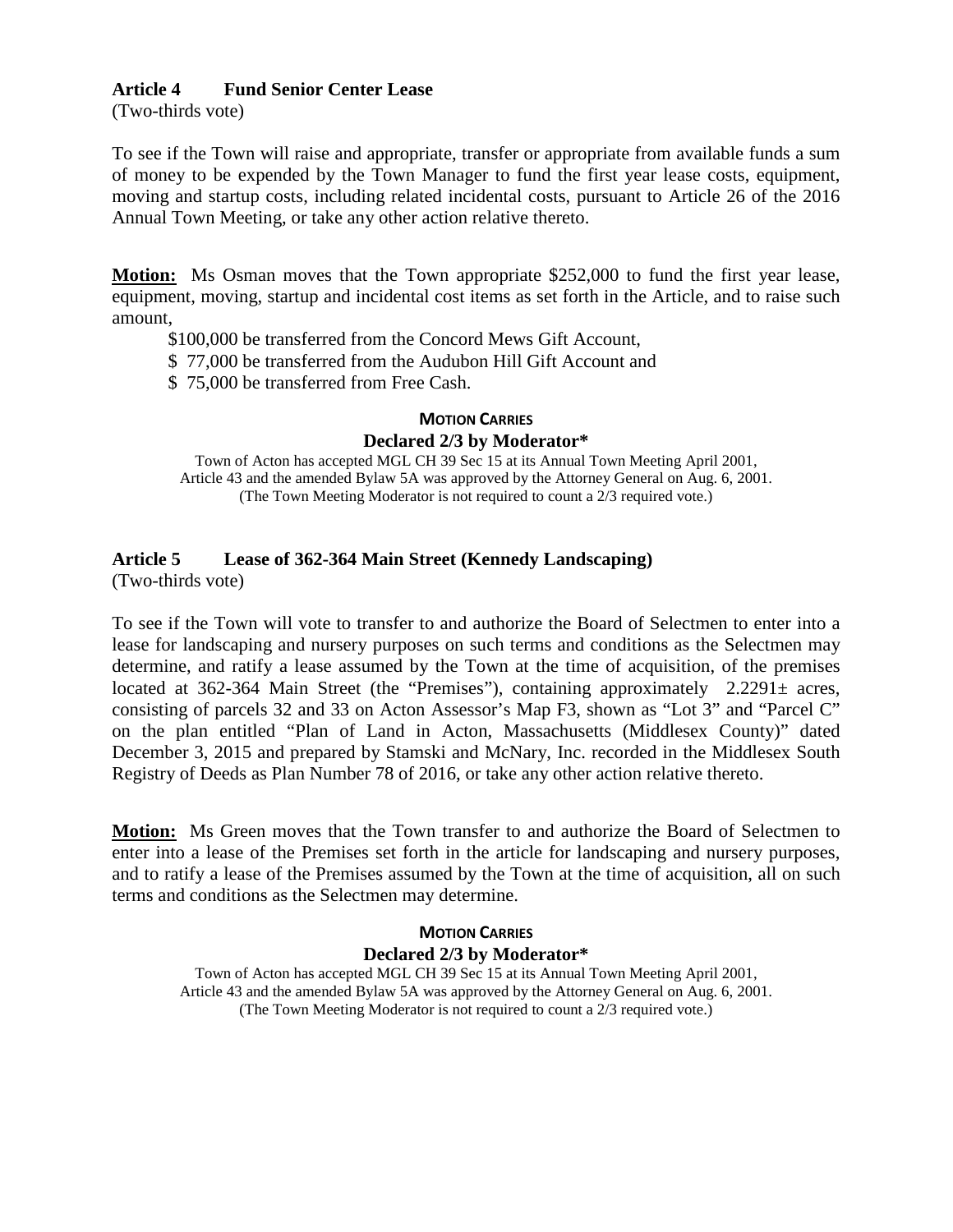# **Article 6 Land Acquisition – 53 River Street**

(Two-thirds vote)

To see if the Town will vote to authorize the Board of Selectmen to acquire by purchase, gift, eminent domain or otherwise, on such terms and conditions as the Selectmen may determine and for general municipal purposes, and to accept a deed of the fee simple interest in the real property commonly known as 53 River Street in Acton, consisting of approximately 7.26 acres, identified as Parcel 47 on the Town of Acton Assessor's Map H3A, and described in that certain deed dated February 12, 2010 and recorded with the Middlesex South Registry of Deeds in Book 54306, Page 21 (the "Property"), and further to see if the Town will raise, appropriate and/or transfer from available funds or accept gifts for this purpose, or take any other action relative thereto.

**Motion:** Ms Adachi moves that the Town authorize the Board of Selectmen to acquire the real property as set forth in the Article on such terms and conditions as the Selectmen may determine, and appropriate and transfer \$908,000 from Free Cash to fund said acquisition, including transaction, environmental, and incidental costs related thereto.

Teller count 283 yes 87 no

# **MOTION CARRIES Declared 2/3 by Moderator\***

Town of Acton has accepted MGL CH 39 Sec 15 at its Annual Town Meeting April 2001, Article 43 and the amended Bylaw 5A was approved by the Attorney General on Aug. 6, 2001. (The Town Meeting Moderator is not required to count a 2/3 required vote.)

# **Article 7 Amend Zoning Bylaw – Accessory Apartments**

(Two-thirds vote)

To see if the Town will vote to amend the Zoning Bylaw as set forth herein:

- A. In Section 3.8 Accessory Use Regulations, amend Subsection 3.8.1.6 Accessory Apartments as follows:
	- 1. Delete paragraphs l) and m) and replace them with the following new paragraphs l) and m):
		- l) The apartment may be located within a detached BUILDING that is located on the same LOT as the BUILDING with the Principal DWELLING UNIT.
		- m) If a detached BUILDING on a LOT has been continuously in existence since before 2016 and its footprint and floor area, including the area of interior garage or parking spaces, is not expanded or enlarged thereafter, an apartment in such a detached BUILDING may have a GROSS FLOOR AREA of up to 2000 square feet, not including attic or basement areas, and up to three bedrooms.
	- 2. Insert new paragraphs n), o), p), and q) as follows: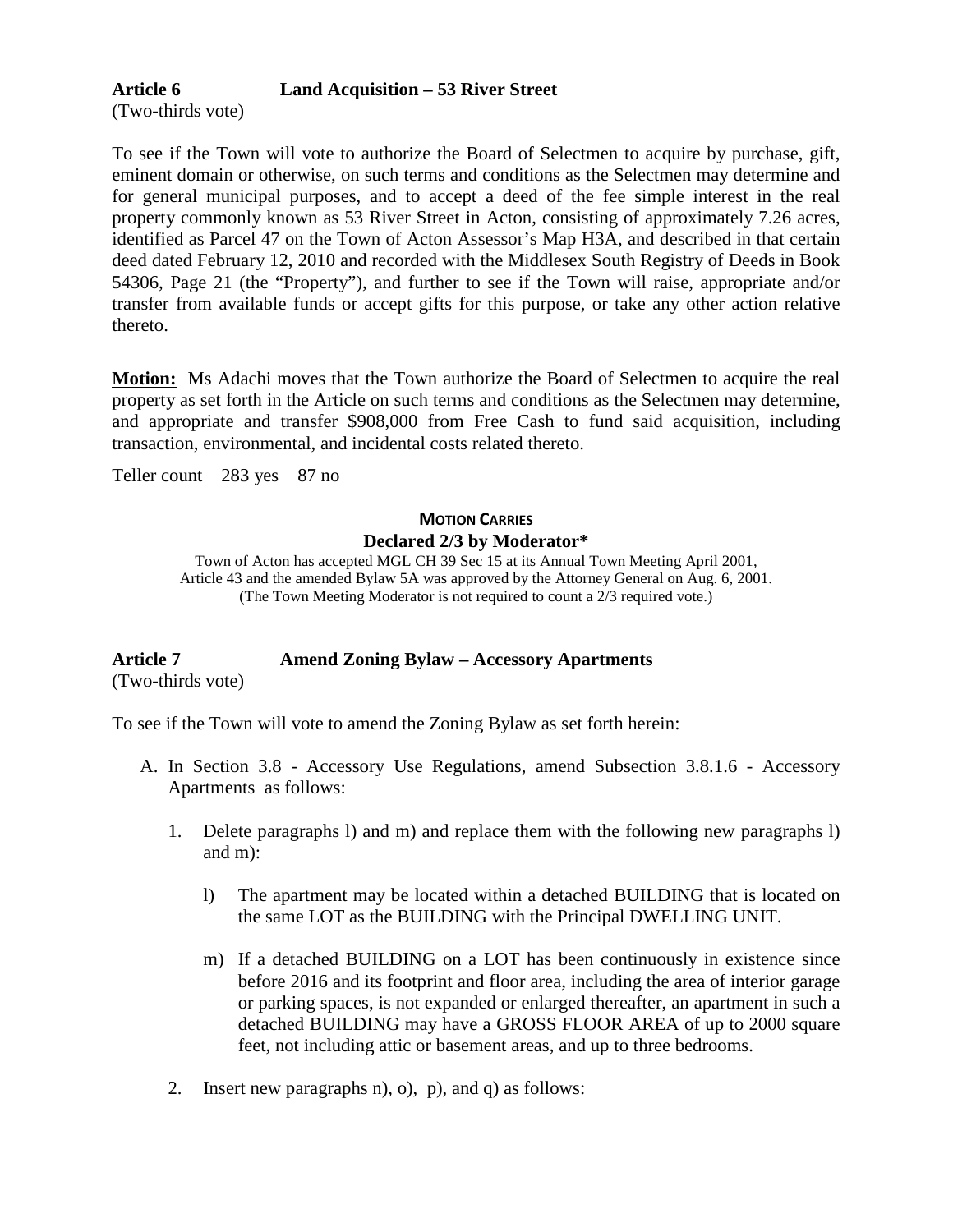- n) An apartment in a detached BUILDING constructed after October 5, 2016 may have a GROSS FLOOR AREA of up to 500 square feet.
- o) A LOT containing a BUILDING with a Principal Unit and an Apartment within a detached BUILDING shall not be further divided resulting in the separation of the Principal Unit and the Apartment, unless both resulting LOTS and the BUILDINGS thereon meet all minimum area, FRONTAGE, width and yard requirements of the applicable zoning district.
- p) The apartment in a detached BUILDING shall be installed on a permanent foundation.
- q) The apartment in a new detached BUILDING shall only be located in the side and rear yard.

And renumber existing paragraph n) to become paragraph r)

[*Note – Subsection 3.8.1.6 paragraphs l) and m) currently read:* 

- *l) The apartment may be located within a detached BUILDING that is located on the same LOT as the BUILDING with the Principal DWELLING UNIT, if the detached BUILDING has been continuously in existence since before 2010 and has not been expanded or enlarged thereafter. An apartment in such a detached BUILDING may have a GROSS FLOOR AREA of up to 2000 square feet, not including attic or basement areas, and up to three bedrooms. A LOT containing a BUILDING with a Principal Unit and an Apartment within a detached BUILDING shall not be further divided resulting in the separation of the Principal Unit and the Apartment, unless both resulting LOTS and the BUILDINGS thereon meet all minimum area, FRONTAGE, width and yard requirements of the applicable zoning district.*
- *m)However, in the R-2, R-4, R-8, R8/4, R-10, and R-10/8 Districts an apartment in such a detached BUILDING shall only be allowed with a Special Permit from the Board of Appeals.*]
	- B. In Section 3.3 Residential Uses (beginning of section), paragraph b), insert after "19D;" the following phrase: "Accessory apartment in a detached BUILDING as provided under Section 3.8.1.6;";

And in paragraph c) delete the phrase "a single FAMILY dwelling with one Apartment in a detached BUILDING under Section 3.3.2.10 of this Bylaw;".

[*Note – Section 3.3. currently reads 3.3 Residential USES – Not more than one BUILDING for dwelling purposes shall be located upon a LOT, except:*

- a) in the following Districts: Village Districts (EAV, NAV, SAV, WAV); Residence A District (R-*A); Residence AA District (R-AA);*
- *b) for the following USES: Nursing Home; Full Service Retirement Community; Assisted Living Residence as defined in this Bylaw or in MGL Ch. 19D; and*
- *c) where a special permit has been granted for the following: a Planned Conservation Residential Community (PCRC) under Section 9 of this Bylaw; an Independent SENIOR*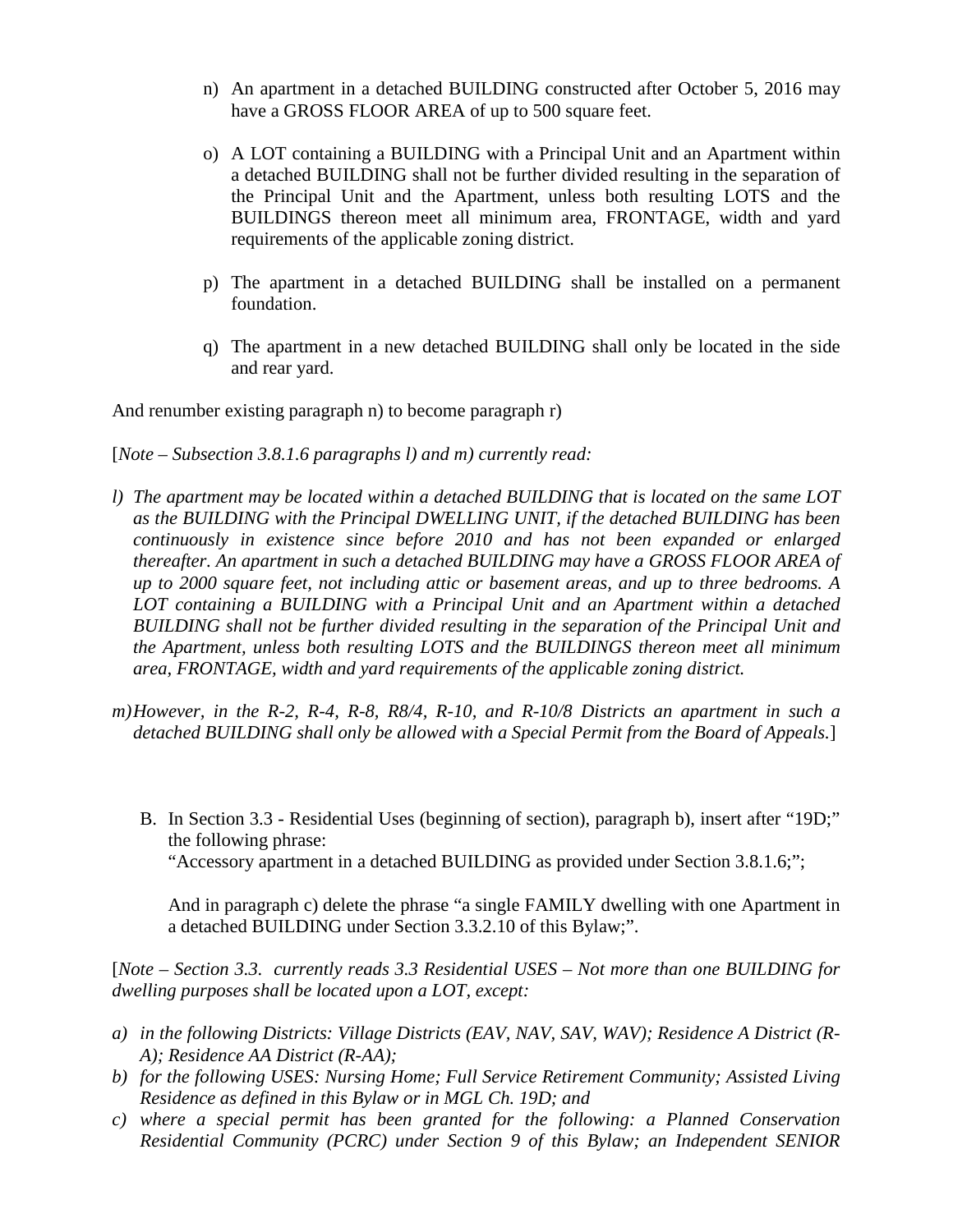*Residence under Section 9B of this Bylaw; an AFFORDABLE Housing Development under Section 4.4 of this Bylaw; a single FAMILY dwelling with one Apartment in a detached BUILDING under Section 3.3.2.10 of this Bylaw; a golf course under Section 3.5.17 of this bylaw.*]

, or take any other action relative thereto.

**Motion:** Mr. Yacouby moves that the Town adopt the Zoning Bylaw amendments as set forth in the Article.

### **MOTION LOST**

## **Article 8 Amend Zoning Bylaw – Additions and Replacements on Nonconforming Lots** (Two-thirds vote)

To see if the Town will vote to amend the Zoning Bylaw, Section 8.1 - Nonconforming Lots, as follows:

- 1. Delete Section 8.1.3 Reconstruction of Single- and Two-Family Dwellings on Nonconforming Lots, and replace it with the following:
	- 8.1.3 Reconstruction of Single- and Two-Family Dwellings on Nonconforming LOTS – A STRUCTURE lawfully in single-family residential USE on a nonconforming LOT may be razed and rebuilt for single-family residential USE; and a STRUCTURE lawfully in two-family residential USE on a nonconforming LOT may be razed and rebuilt for two-family residential USE; in both cases subject to the following conditions and limitations:
		- 8.1.3.1 The replacement STRUCTURE shall not exceed the FLOOR AREA RATIO on the LOT of the STRUCTURE that existed on the LOT before it was razed or damaged.
		- 8.1.3.2 The replacement STRUCTURE shall meet all minimum yard and maximum height requirements of this Bylaw.
		- 8.1.3.3 The FLOOR AREA RATIO shall be determined by using either architectural and plot plans for the existing structure to be razed or, in the absence of such architectural and plot plans, the FLOOR AREA RATIO shall be determined by using the information on record at the Town of Acton Assessor's office.
		- 8.1.3.4 Additions to the replacement STRUCTURE may be made after two years following the date of initial occupancy of the replacement STRUCTURE, if otherwise permissible.

*[Note Section 8.1.3 currently reads:*

*Replacement of Single- and Two-Family Dwellings on Nonconforming Lots – A STRUCTURE in single family residential USE on a nonconforming LOT may be razed and rebuilt for single family residential USE; and a STRUCTURE in two-family*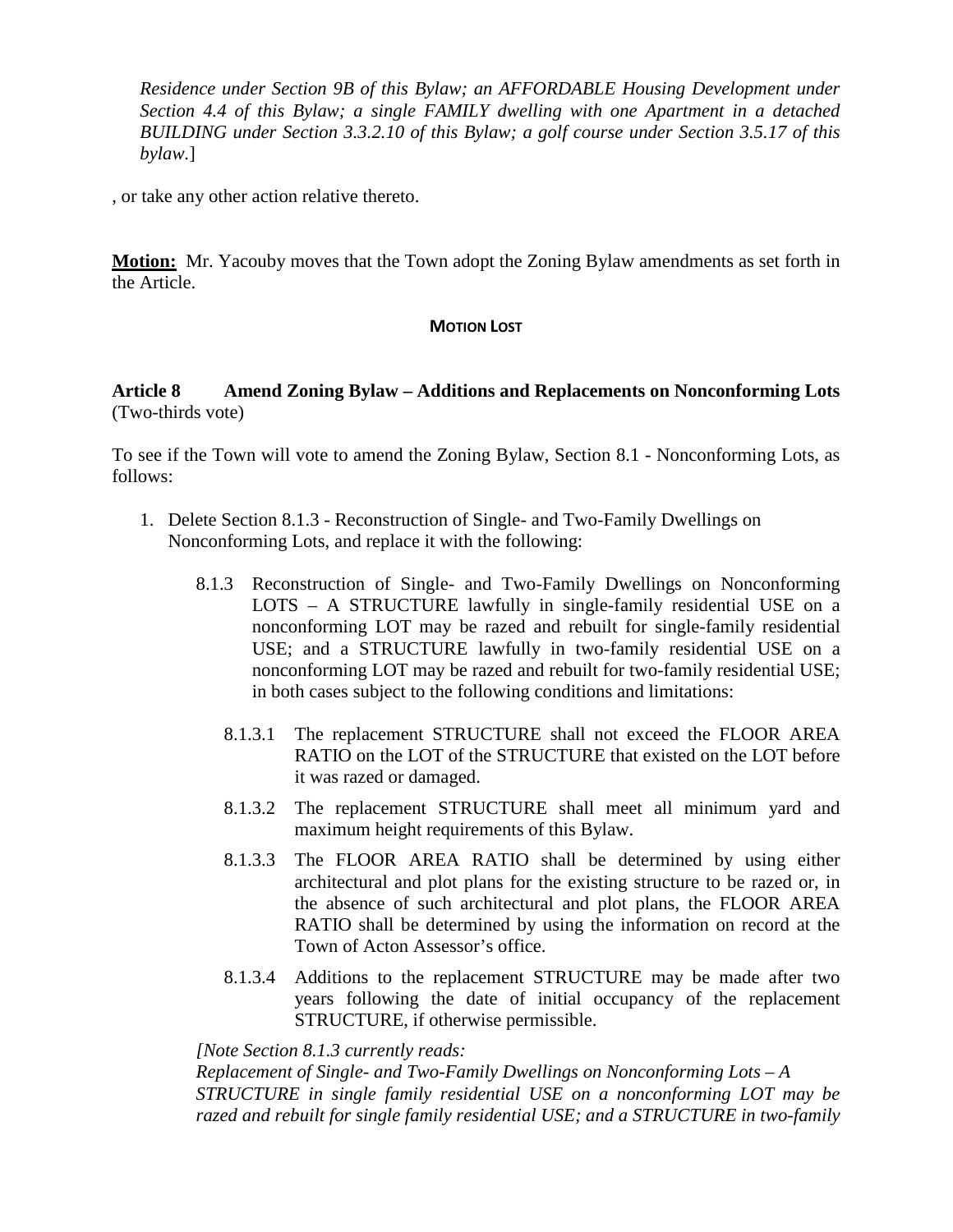*residential USE on a nonconforming LOT may be razed and rebuilt for two-family residential USE; in both cases subject to the following conditions and limitations:*

- *8.1.3.1 The replacement STRUCTURE shall not exceed the FLOOR AREA RATIO on the LOT of the STRUCTURE that existed on the LOT before it was razed or damaged.*
- *8.1.3.2 The replacement STRUCTURE shall meet all minimum yard and maximum height requirements of this Bylaw.*
- *8.1.3.3 In the absence of architectural and plot plans for the existing structure to be razed, the FLOOR AREA RATIO shall be determined by using the information on record at the Town of Acton Assessor's office.*
- *8.1.3.4 Additions to the replacement STRUCTURE may be made after two years following the date of initial occupancy of the replacement STRUCTURE, if otherwise permissible and subject to any permits and special permits that may be required.]*
- 2. Delete Section 8.1.4 Extensions, alterations, or changes of Single- and Two-Family Dwellings on Nonconforming Lots, and replace it with the following:
	- 8.1.4 Extensions, alterations, or changes of Single- and Two-Family Dwellings on Nonconforming LOTS - One or more extensions, alterations or changes to a lawful single-family or two-family residential STRUCTURE on a nonconforming LOT shall be deemed not to increase any nonconformity and shall not require special permits under Section 8.1.5, provided that such extensions, alterations or changes comply with all applicable yard requirements and in total do not increase the size of the STRUCTURE by more than 50% of the GROSS FLOOR AREA in existence on April 1, 2012 or the date that the LOT became nonconforming, whichever is later. The GROSS FLOOR AREA shall be determined by using either architectural plans for the existing structure or, in the absence of such architectural plans, GROSS FLOOR AREA shall be determined by the information on record at the Town Assessor's Office,

### *[Note Section 8.1.4 currently reads:*

*One or more extensions, alterations or changes to a single or two-family residential STRUCTURE on a nonconforming LOT shall be deemed not to increase any nonconformity and shall not require special permits under Section 8.1.5, provided that such extensions, alterations or changes comply with all applicable yard requirements and in total do not increase the size of the STRUCTURE by more than 15% of the GROSS FLOOR AREA in existence on April 1, 2012 or the date that the LOT became nonconforming, whichever is later.]*

- 3. Delete Section 8.1.5 and replace it with the following:
	- 8.1.5 In all other cases, the Board of Appeals may, by special permit, allow such reconstruction of, or extension, alteration or change to a single- or two-family residential STRUCTURE on a nonconforming LOT, including the reconstruction of a larger structure than otherwise allow under Section 8.1.3, where it determines either that the proposed modification does not increase the nonconformity or, if the proposed modification does increase the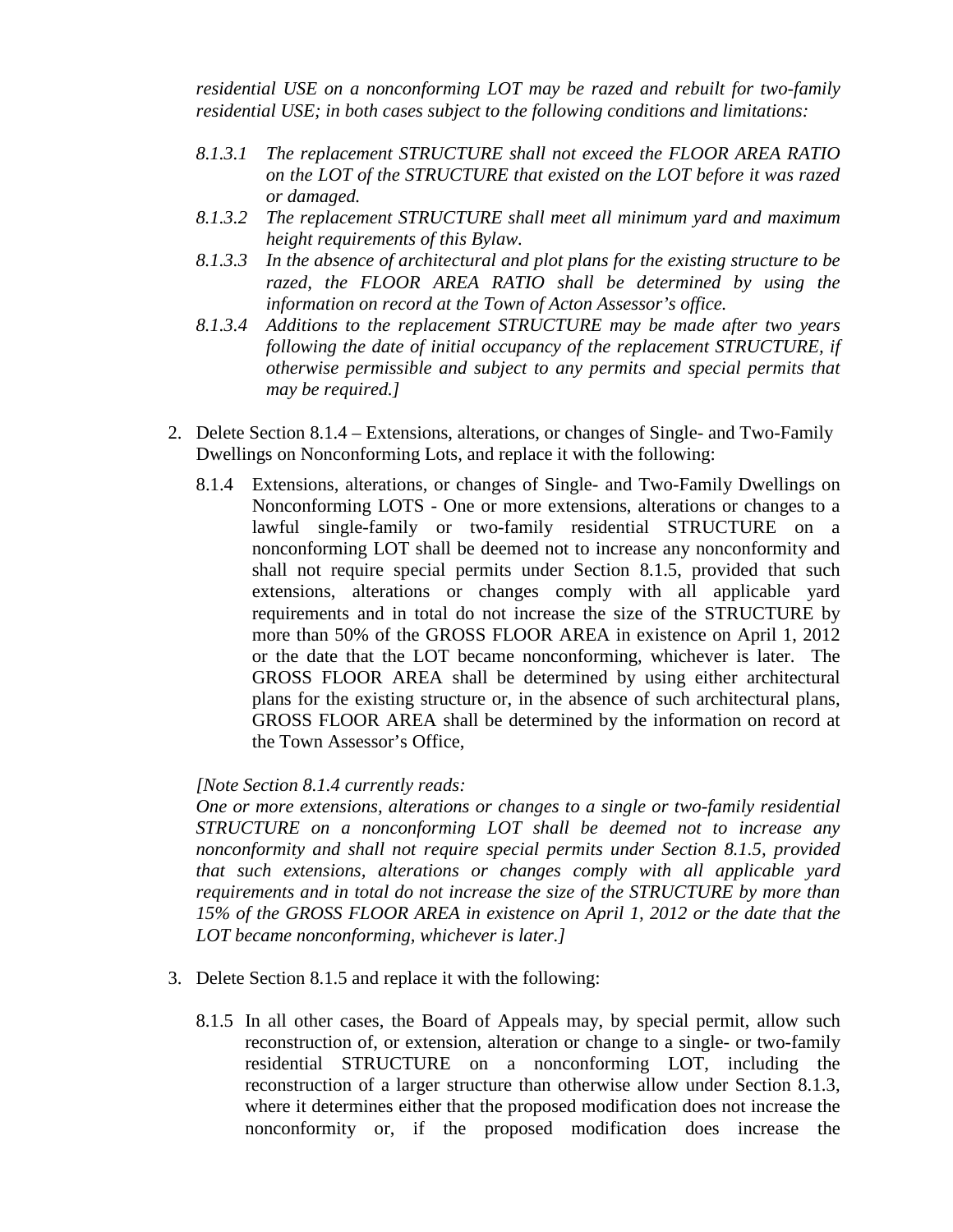nonconformity, it will not be substantially more detrimental to the neighborhood than the existing STRUCTURE on the nonconforming LOT.

*[Note Section 8.1.5 currently reads:*

*In all other cases, the Board of Appeals may, by special permit, allow such reconstruction of, or extension, alteration or change to a single or two-family residential STRUCTURE on a nonconforming LOT, where it determines either that the proposed modification does not increase the nonconformity or, if the proposed modification does increase the nonconformity, it will not be substantially more detrimental to the neighborhood than the existing STRUCTURE on the nonconforming LOT.]*

, or take any other action relative thereto.

**Motion:** Mr. Yacouby moves that the Town adopt the Zoning Bylaw amendments as set forth in the Article.

### **MOTION LOST**

# **Article 9 Amend Zoning Bylaw – Outdoor Lighting Regulations**

(Two-thirds vote)

To see if the Town will vote to amend the Zoning Bylaw, Section 10.6 – Outdoor Lighting Regulations for Site Plan Special Permit as set forth herein:

- 1. Amend Subsection 10.6.2.2 Control of LIGHT TRESPASS and GLARE, by inserting new paragraphs g), h), and i):
	- g) Any installation of LED LUMINAIRES shall use LEDs with nominal color ratings of 4000K or lower. LEDs with color ratings higher than 4000K are not permitted. Whenever possible, LEDs with the lowest possible color rating are recommended. LUMINAIRES shall be shielded from LOTS that are in Residential and Conservation USE, and STREETS so that no direct observation of the LED source shall be visible on the adjacent LOT, area or STREET.
	- h) Any replacement of formerly used Incandescent, Halogen, Metal Halide, Mercury Vapor, or High- or Low-Pressure Sodium LAMPS with new LED lighting shall require the submission of a certified lighting plan to the Zoning Enforcement Officer prior to installation. All such replacements shall comply with paragraph g) above.
	- i) All sites that have already installed LUMINAIRES using LEDs that are greater than color temperature 4000K shall be required to conform with paragraph g) above within 5 years (by October 5, 2021), or for any source replacement that needs to occur prior to 5 years. A certified lighting plan with the appropriate color temperature LEDs shall be submitted to the Zoning Enforcement Officer prior to installation.
- 2. Amend Subsection, 10.6.6 Definitions, by inserting the following: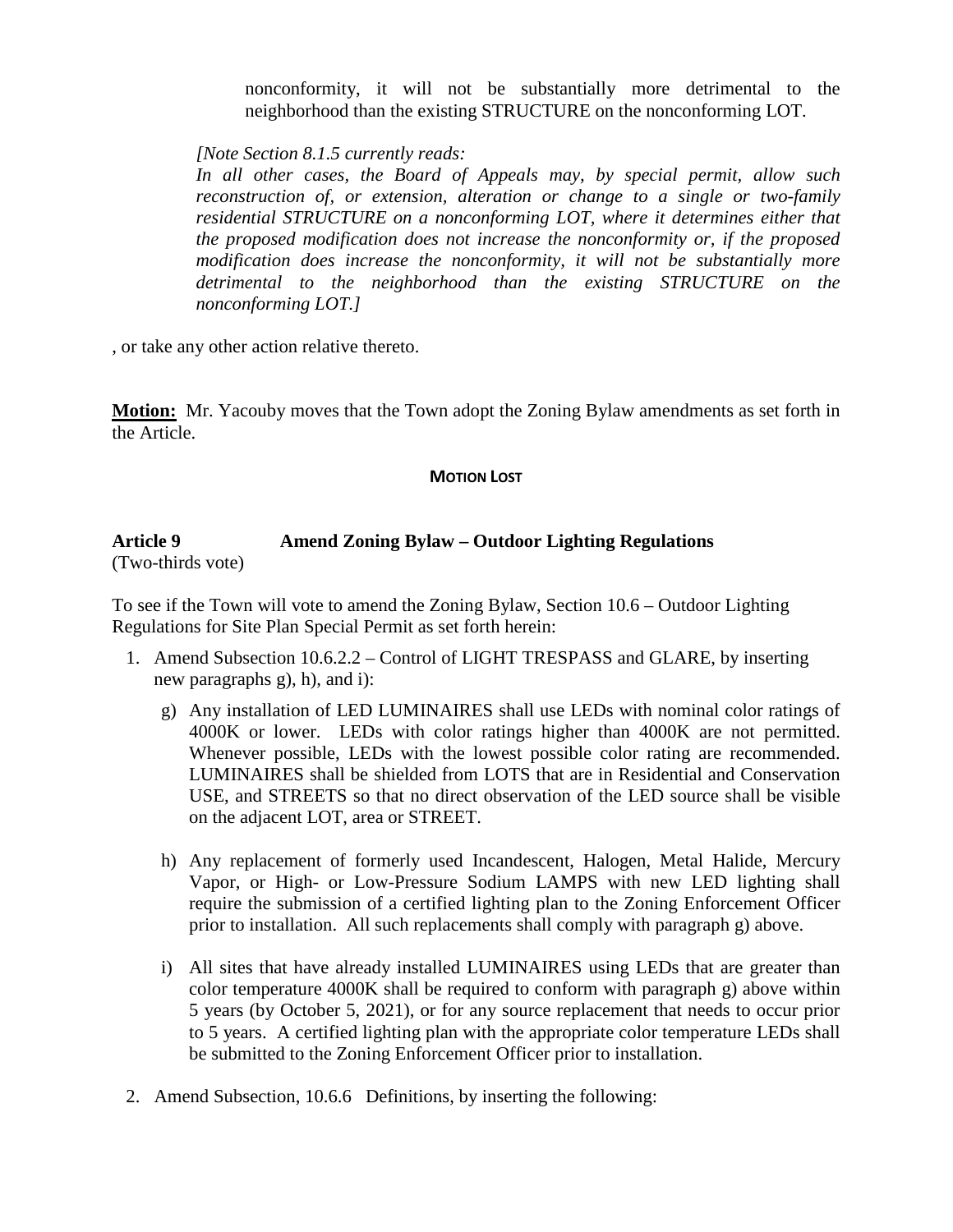- LIGHT EMITTING DIODE (LED) Any LUMINAIRE composed on an array of LEDs, typically a bank of 30, 60 or 90, used as a light source.
- 3. Amend Table 1., by adding the following new lines:

| Lamp Type       | $A - SHIELDED$ | <b>B-FULLY SHIELDED</b> |
|-----------------|----------------|-------------------------|
| LED30 $(4000K)$ |                | 70 W                    |
| LED60 $(4000K)$ |                | 135 W                   |
| LED90 $(4000K)$ |                | 205W                    |

, or take any other action relative thereto.

**Motion:** Mr. Yacouby moves that the Town adopt the Zoning Bylaw amendments as set forth in the Article.

**Ms Goodwin** moves to amend the motion to change the phrase "4000K", to read "3000K", wherever it appears, in the proposed Zoning Bylaw amendment set forth on the Article

## **MOTION TO AMEND CARRIES**

# **AMENDED MOTION CARRIES**

#### **Declared 2/3 by Moderator\***

Town of Acton has accepted MGL CH 39 Sec 15 at its Annual Town Meeting April 2001, Article 43 and the amended Bylaw 5A was approved by the Attorney General on Aug. 6, 2001. (The Town Meeting Moderator is not required to count a 2/3 required vote.)

# **Article 10 Amend Zoning Bylaw – Restaurant Seating**

(Two-thirds vote)

To see if the Town will vote to amend the Zoning Bylaw, Section 3 – TABLE OF PRINCIPAL USES by deleting footnote number (8) and replacing it with the following:

(8) "No Special Permit shall be required for a Restaurant with 65 seats or less."

*[Note – footnote (8) currently reads as follows:"No Special Permit shall be required for a Restaurant with 10 seats or less."]*

**Motion:** Mr. Yacouby moves that the Town adopt the Zoning Bylaw amendments as set forth in the Article.

## **MOTION CARRIES Declared 2/3 by Moderator\***

Town of Acton has accepted MGL CH 39 Sec 15 at its Annual Town Meeting April 2001, Article 43 and the amended Bylaw 5A was approved by the Attorney General on Aug. 6, 2001. (The Town Meeting Moderator is not required to count a 2/3 required vote.)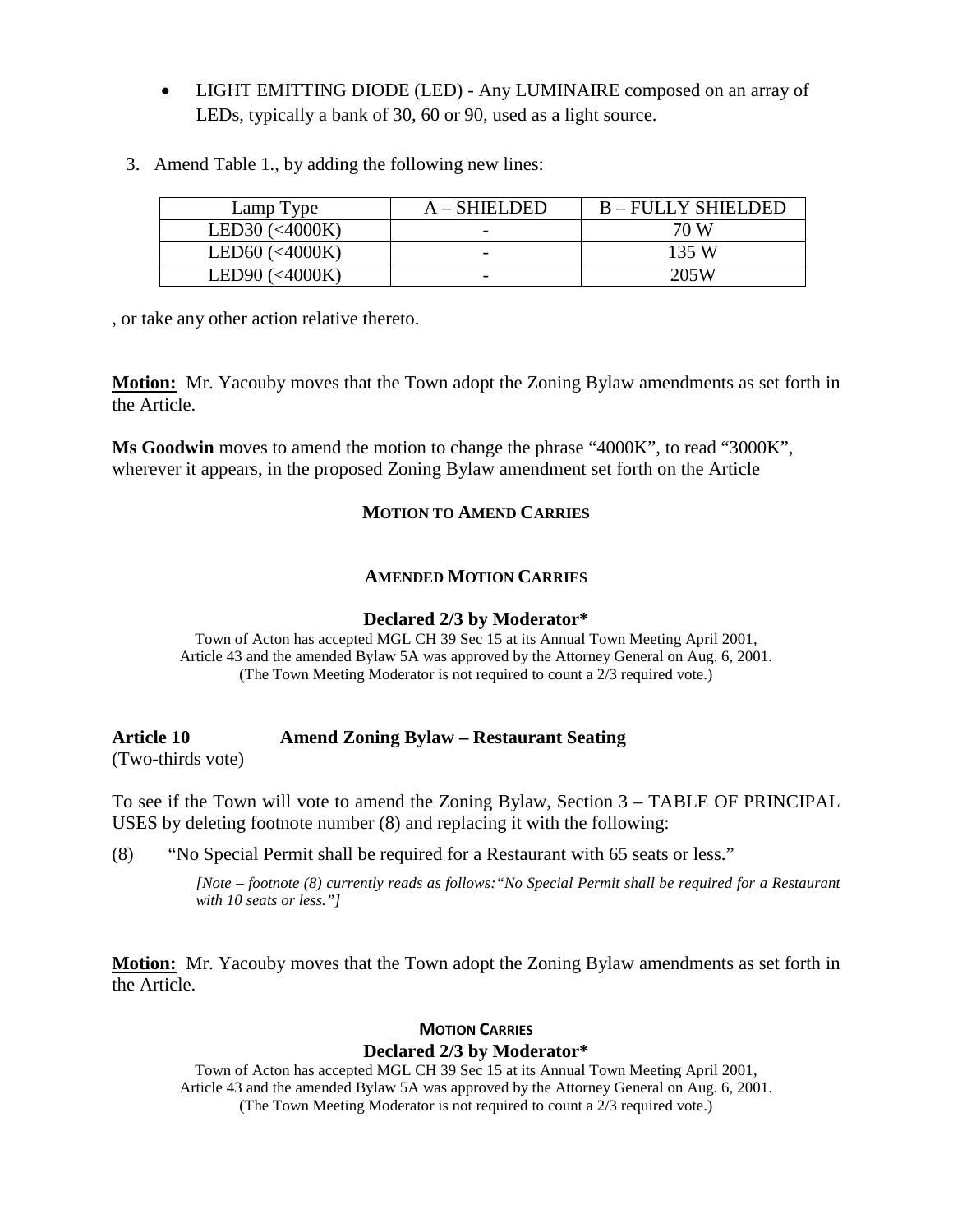#### **Article 11 Amend Zoning Bylaw – Signs and Advertising Devices** (Two-thirds vote)

To see if the Town will vote to amend the Zoning Bylaw as follows:

### A. Section 7.7: EXTERIOR SIGNS

Delete the existing Section 7.7.4.2 and replace it with the following:

7.7.4.2 The height of a WALL SIGN shall not exceed 4.5 feet in the Business, Industrial, and Office Districts, 3 feet in the EAV and EAV-2 Districts, and 2 feet in all other Village Districts.

*[Note Section 7.7.4.2 currently reads: The height of a WALL SIGN shall not exceed 3 feet in the Business, Industrial and Office Districts, and 2 feet in the Village Districts.]*

- B. Section 7.8: FREESTANDING SIGNS
	- 1. Delete existing Section 7.8.1 and replace it with the following:
		- 7.8.1 One FREESTANDING SIGN shall be permitted on a LOT identifying a business located on the same LOT.

### *[Note Section 7.8.1 currently reads:*

*One FREESTANDING SIGN shall be permitted on a LOT identifying a business located on the same LOT; and one FREESTANDING SIGN shall be permitted for a BUSINESS CENTER displaying an identification of the BUSINESS CENTER provided no other FREESTANDING SIGN shall be permitted within such BUSINESS CENTER, and provided further that in a Village District no other FREESTANDING or EXTERIOR SIGN shall be ERECTED to identify the BUSINESS CENTER.]*

- 2. Delete existing Section 7.8.5 (standards for freestanding signs in the Business, Industrial and Office Districts) and replace it with the following:
	- 7.8.5 The following standards shall apply to FREESTANDING SIGNS in the Business, Industrial and Office Districts:
		- 7.8.5.1 Where a FREESTANDING SIGN identifies a business, such FREESTANDING SIGN shall be permitted in addition to any EXTERIOR SIGN permitted on the same LOT. The DISPLAY AREA of the FREESTANDING SIGN shall not exceed 12 square feet and the height shall not exceed 7 feet. If such a FREESTANDING SIGN is a MONUMENT SIGN, its DISPLAY AREA may be increased to 16 square feet, provided however that the height of a MONUMENT SIGN shall not exceed 4 feet, or 6 feet if its width does not exceed 3 feet. Where the FREESTANDING SIGN identifies a motor vehicle service station the maximum permitted DISPLAY AREA may be increased to 24 square feet if the additionally permitted DISPLAY AREA is used solely for the posting of current prices of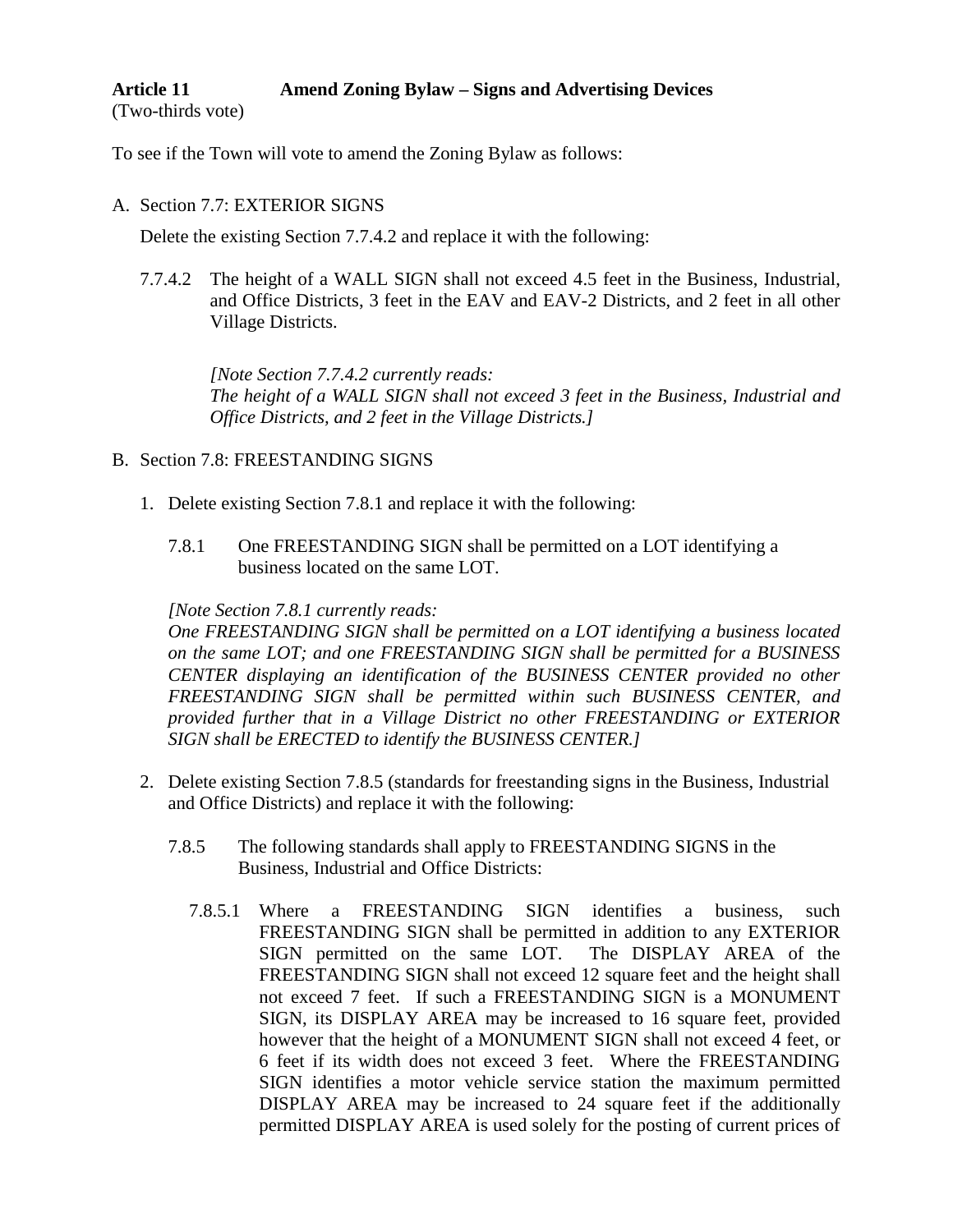fuel and gasoline.

- 7.8.5.2 One FREESTANDING SIGN shall be permitted for a BUSINESS CENTER, provided that no other FREESTANDING SIGN identifying an individual business shall be permitted in the BUSINESS CENTER.
- 7.8.5.3 A BUSINESS CENTER is eligible for two FREESTANDING SIGNS when the LOT or LOTS of the BUSINESS CENTER have more than 300 feet of combined FRONTAGE on one or more STREETS, provided that not more than one FREESTANDING SIGN for the BUSINESS CENTER shall be allowed along a continuous FRONTAGE on one STREET that measures less than 300 feet.
- 7.8.5.4 Where a FREESTANDING SIGN identifies a BUSINESS CENTER, each business located within such BUSINESS CENTER may display its identification on the FREESTANDING SIGN together with the identification of the BUSINESS CENTER, provided that such FREESTANDING SIGN remains of integrated and coherent design and complies with all applicable standards. The DISPLAY AREA of such a FREESTANDING SIGN shall not exceed a maximum DISPLAY AREA of 50 square feet, and its height shall not exceed 12.5 feet. If a FREESTANDING SIGN under this provision is a MONUMENT SIGN, its DISPLAY AREA may be increased to a maximum DISPLAY AREA of 62.5 square feet. The height of such a MONUMENT SIGN shall not exceed 10 feet.

### *[Note Section 7.8.5 currently reads:*

*7.8.5 The following standards shall apply to FREESTANDING SIGNS in the Business, Industrial and Office Districts:*

*7.8.5.1 Where a FREESTANDING SIGN identifies a business, such FREESTANDING SIGN shall be permitted in addition to any EXTERIOR SIGN permitted on the same LOT. The DISPLAY AREA of the FREESTANDING SIGN shall not exceed 12 square feet and the height shall not exceed 7 feet. If such a FREESTANDING SIGN is a MONUMENT SIGN, its DISPLAY AREA may be increased to 16 square feet, provided however that the height of a MONUMENT SIGN shall not exceed 4 feet, or 6 feet if its width does not exceed 3 feet. Where the FREESTANDING SIGN identifies a motor vehicle service station the maximum permitted DISPLAY AREA may be increased to 24 square feet if the additionally permitted DISPLAY AREA is used solely for the posting of current prices of fuel and gasoline.*

*7.8.5.2 Where a FREESTANDING SIGN identifies a BUSINESS CENTER, each business located within such BUSINESS CENTER may display its identification on the FREESTANDING SIGN together with the identification of the BUSINESS CENTER, provided that such FREESTANDING SIGN remains of integrated and coherent design and complies with all applicable standards. The DISPLAY AREA of such a FREESTANDING SIGN shall not exceed 20 square feet plus an additional 2 square feet per business name displayed, up to a maximum DISPLAY AREA of 24 square feet, and its height shall not exceed 10 feet. If a FREESTANDING SIGN under this provision is a MONUMENT SIGN, its DISPLAY AREA may be increased to 24 square feet plus an additional 2 square feet per business name displayed, up to*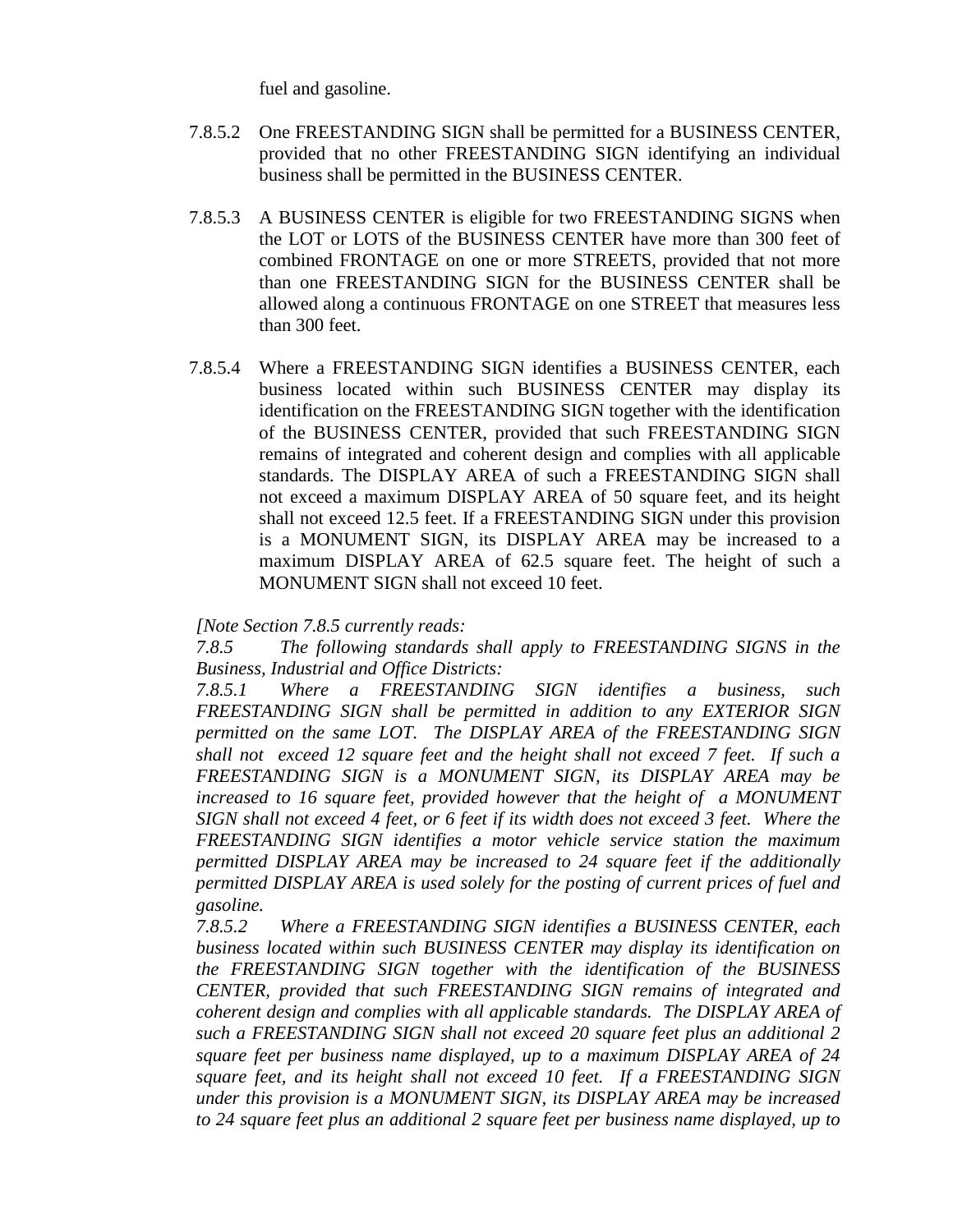*a maximum DISPLAY AREA of 30 square feet. The height of such MONUMENT SIGN shall not exceed 6 feet, or 8 feet if its width does not exceed 4 feet.]*

- 3. Delete Section 7.8.6 (standards for freestanding signs in the Village Districts) and replace it with the following new sections:
	- 7.8.6 The following standards shall apply to FREESTANDING SIGNS in all Village Districts:
		- 7.8.6.1 The DISPLAY AREA of a FREESTANDING SIGN identifying an individual business shall not exceed 8 square feet and the height shall not exceed 5 feet. If such a FREESTANDING SIGN is a MONUMENT SIGN, its DISPLAY AREA may be increased to 12 square feet, provided however that the height shall not exceed 4 feet, or 5 feet if its width does not exceed 3 feet. Where the FREESTANDING SIGN identifies a motor vehicle service station, the maximum permitted DISPLAY AREA may be increased to 16 square feet if the additionally permitted DISPLAY AREA is used solely for the posting of current prices of fuel and gasoline.
		- 7.8.6.2 Where a FREESTANDING SIGN identifies a BUSINESS CENTER, each business located within such BUSINESS CENTER may display its identification on the FREESTANDING SIGN together with the identification of the BUSINESS CENTER, provided that such FREESTANDING SIGN remains of integrated and coherent design and complies with all applicable standards.
	- 7.8.7 The following standards shall apply to FREESTANDING SIGNS in the NAV, SAV, and WAV Districts:
		- 7.8.7.1 One FREESTANDING SIGN may be ERECTED on a LOT provided that no BUILDING on the LOT is located within 30 feet of the sideline of the STREET nearest which the FREESTANDING SIGN is ERECTED.
		- 7.8.7.2 Where a FREESTANDING SIGN identifies a business no EXTERIOR SIGN shall be ERECTED on the same LOT.
		- 7.8.7.3 The DISPLAY AREA of a FREESTANDING SIGN for a BUSINESS CENTER shall not exceed a maximum DISPLAY AREA of 12 square feet, and its height shall not exceed 6 feet. If such a FREESTANDING SIGN under this provision is a MONUMENT SIGN, its DISPLAY AREA may be a maximum DISPLAY AREA of 20 square feet. The height of such MONUMENT SIGN shall not exceed 4 feet.
	- 7.8.8 The following standards shall apply to FREESTANDING SIGNS in the EAV and EAV-2 Districts:
		- 7.8.8.1 Where a FREESTANDING SIGN identifies a business, one EXTERIOR SIGN shall be permitted.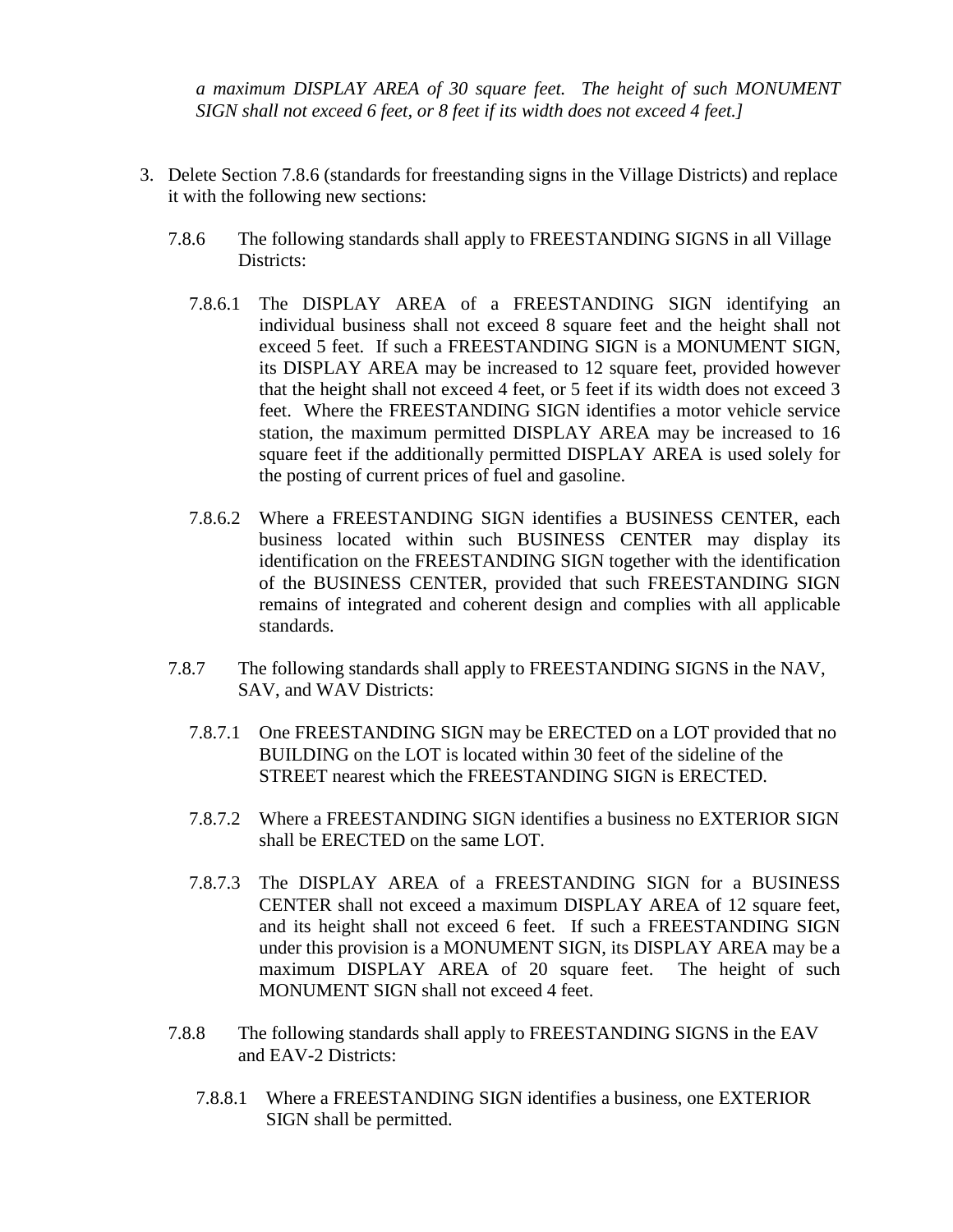- 7.8.8.2 One BUSINESS CENTER sign shall be permitted for a BUSINESS CENTER, provided no other FREESTANDING SIGN identifying an individual business shall be permitted in the BUSINESS CENTER.
- 7.8.8.3 A BUSINESS CENTER is eligible for two FREESTANDING SIGNS when the LOT or LOTS have more than 300 feet of combined FRONTAGE on one or more STREETS, provided that not more than one FREESTANDING SIGN for the BUSINESS CENTER shall be allowed along a continuous FRONTAGE on one STREET that measures less than 300 feet.
- 7.8.8.4 The DISPLAY AREA of a FREESTANDING SIGN identifying a BUSINESS CENTER shall not exceed a maximum DISPLAY AREA of 27 square feet, and its height shall not exceed 9 feet. If a FREESTANDING SIGN under this provision is a MONUMENT SIGN, its DISPLAY AREA may be a maximum DISPLAY AREA of 40 square feet. The height of such MONUMENT SIGN shall not exceed 8 feet.

And, renumber current Section 7.8.7 to become Section 7.8.9.

## *[Note Section 7.8.6 currently reads:*

*7.8.6 The following standards shall apply to FREESTANDING SIGNS in the Village Districts:*

*7.8.6.1 One FREESTANDING SIGN may be ERECTED on a LOT provided that no BUILDING on the LOT is located within 30 feet of the sideline of the STREET nearest which the FREESTANDING SIGN is ERECTED.*

*7.8.6.2 Where a FREESTANDING SIGN identifies a business in the NAV, SAV, or WAV Districts, no EXTERIOR SIGN shall be ERECTED on the same LOT. Where a FREESTANDING SIGN identifies a business in the EAV District, one EXTERIOR SIGN shall be permitted. The DISPLAY AREA of such a FREESTANDING SIGN shall not exceed 8 square feet and the height shall not exceed 5 feet. If such a FREESTANDING SIGN is a MONUMENT SIGN, its DISPLAY AREA may be increased to 12 square feet, provided however that the height shall not exceed 4 feet, or 5 feet if its width does not exceed 3 feet. Where the FREESTANDING SIGN identifies a motor vehicle service station, the maximum permitted DISPLAY AREA may be increased to 16 square feet if the additionally permitted DISPLAY AREA is used solely for the posting of current prices of fuel and gasoline.*

*7.8.6.3 Where a FREESTANDING SIGN identifies a BUSINESS CENTER, each business located within such BUSINESS CENTER may display its identification on the FREESTANDING SIGN together with the identification of the BUSINESS CENTER, provided that such FREESTANDING SIGN remains of integrated and coherent design and complies with all applicable standards. The DISPLAY AREA of such a FREESTANDING SIGN shall not exceed 8 square feet plus an additional 2 square feet per business name displayed, up to a maximum DISPLAY AREA of 12 square feet, and its height shall not exceed 6 feet. If a FREESTANDING SIGN under this provision is a MONUMENT SIGN, its DISPLAY AREA may be increased to 12 square feet plus an additional 2 square feet per business name displayed, up to a maximum DISPLAY AREA of 20 square feet. The height of such MONUMENT SIGN shall not exceed 4 feet, or 6 feet if its width does not exceed 3 feet.]*